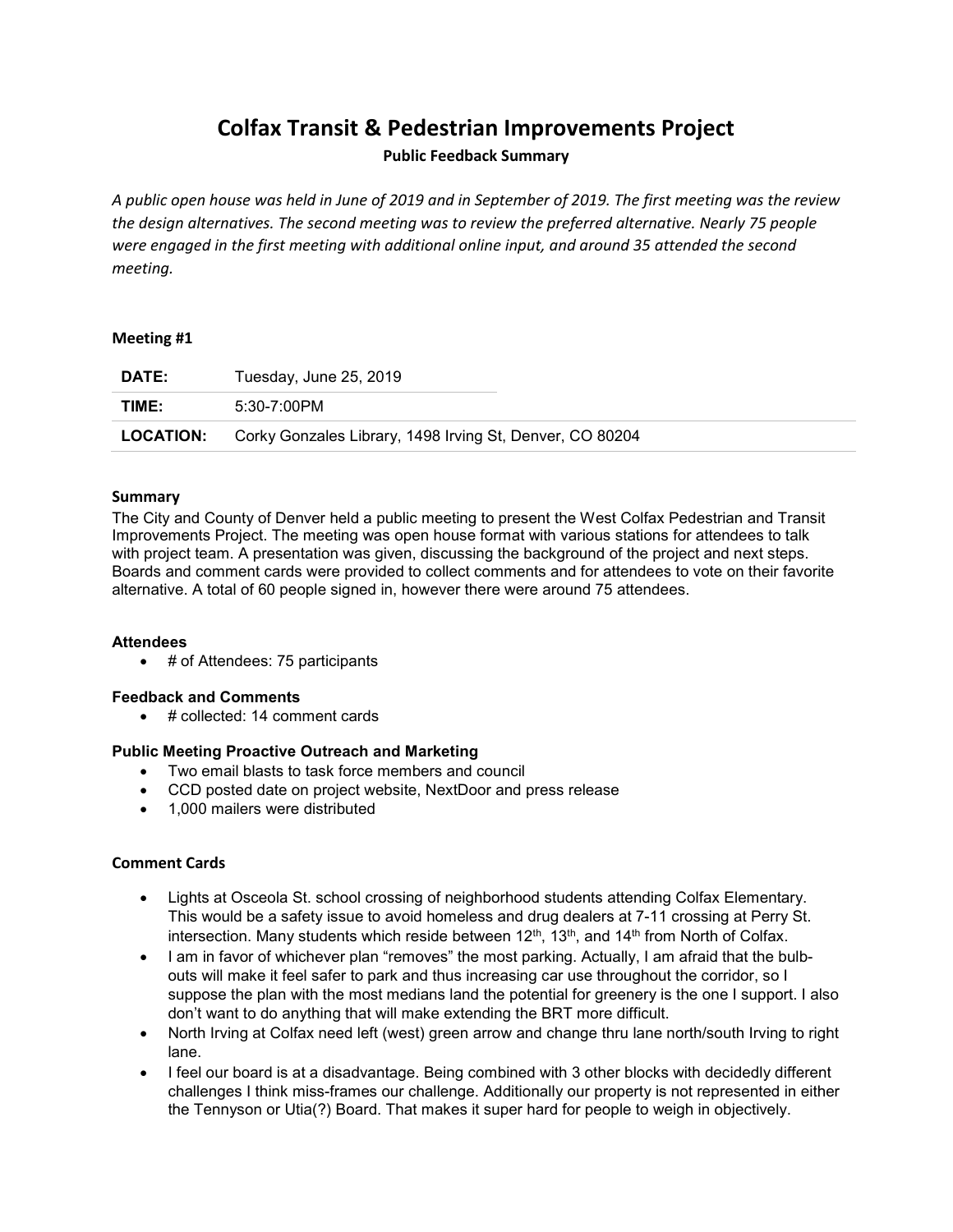- Install cameras on every light on west Colfax and prosecute hit and runs to the maximum extent of the law. Install speed cameras and/or reduce max speed to 25mph.
- Intersections need more pedestrian lead time or pedestrian only crossing options. Sidewalks need more protection from traffic and to allow businesses to shovel ice and snow for safety. More drainage for flowing water.
- Colfax intersection at the library is a big problem. Kids cross alone and cars don't stop.
- You have listed 3 goals for this project. I didn't hear anything addressing goal 3: economic vitality. To address goal 3, I would think you would be looking at acquiring property and building some parking facilities on West Colfax, their customers and clients must have a place to park, with multiple well lit spaces to take the pressure off of neighborhood parking.
- It seems like choosing to constantly add the most bulbouts on the same side of the street would make more walkability, so among the options, I prefer making them all on the south side
- If safety is a concern year round, winter time shading and the effects it has on snow and ice, I have extensive vide and photos that show how unsafe it is as well as drain plans that will help fix it. Please contact me at the above email. Also take into consideration side street horizontal parking. I will forward all ideas and expect a call or email soon
- Doesn't seem to improve situation in front of Colfax Elementary
- Please and thank you, in planning add more water drainage systems to accommodate rain and snow/ ice melt on streets, especially on the shady side of the streets.
- I didn't vote for a preferred alternative. In general I am concerned by the amount of refuge islands in the median and ability to provide adequate striping and traffic control to meet industry best practice for safety of crossing peds. A more thoughtful placement with less locations would be prudent to limit costs related to signalization and underground utility impacts. The bus bulbout at Irving needs to be redesigned for proper acel/decel unless a portion is mountable, and reconsider the location relative to intersection (for operations and safety). Re-examine signal warrants to revise phasing and timing with consideration for new ped clearance and optimal progression.
- With land, where does the snow go? In the median areas?

# **Comments on Boards**

- Knox is very busy with pedestrians especially before and after the school this should have max traffic calming (bulbouts, medians, the works)
- Lower speed to 25 mph and add bright flashing ped lights and words "state law" to stop for peds throughout the corridor
- I like alternative 3 (Meade Knox), but we really need the Knox bulbouts from option 1. This intersection is used constantly for ped-bike connections between Dry Gulch Park path and Sloan's
- (Meade Knox) Add bulbouts and parking on south side at Knox from alt 1 to alt 3
- (Sheridan Xavier) Why no bus bulb at this remaining stop on the south side? It would provide more waiting room and prevent drivers from illegally skirting past the bus
- (Sheridan Xavier) Need south side bulbout ped leading interval at Sheridan Why no bulb out on south side?
- (Sheridan Xavier) I love the bus lane idea! This section gets very wide and transit reliability is bad through this section
- (Sheridan Xavier) Pedestrian signal needs existing median children/handicap crossing point
- (Tennyson Quitman) 2&3 alternatives: This option seems to encourage parents to use the parking for student drop off on a very dangerous street
- (Tennyson Quitman)  $\frac{1}{2}$  must have parking on northside ped & kid buffer in front of Little Man
- (Tennyson Quitman) Bulbout north and south with parking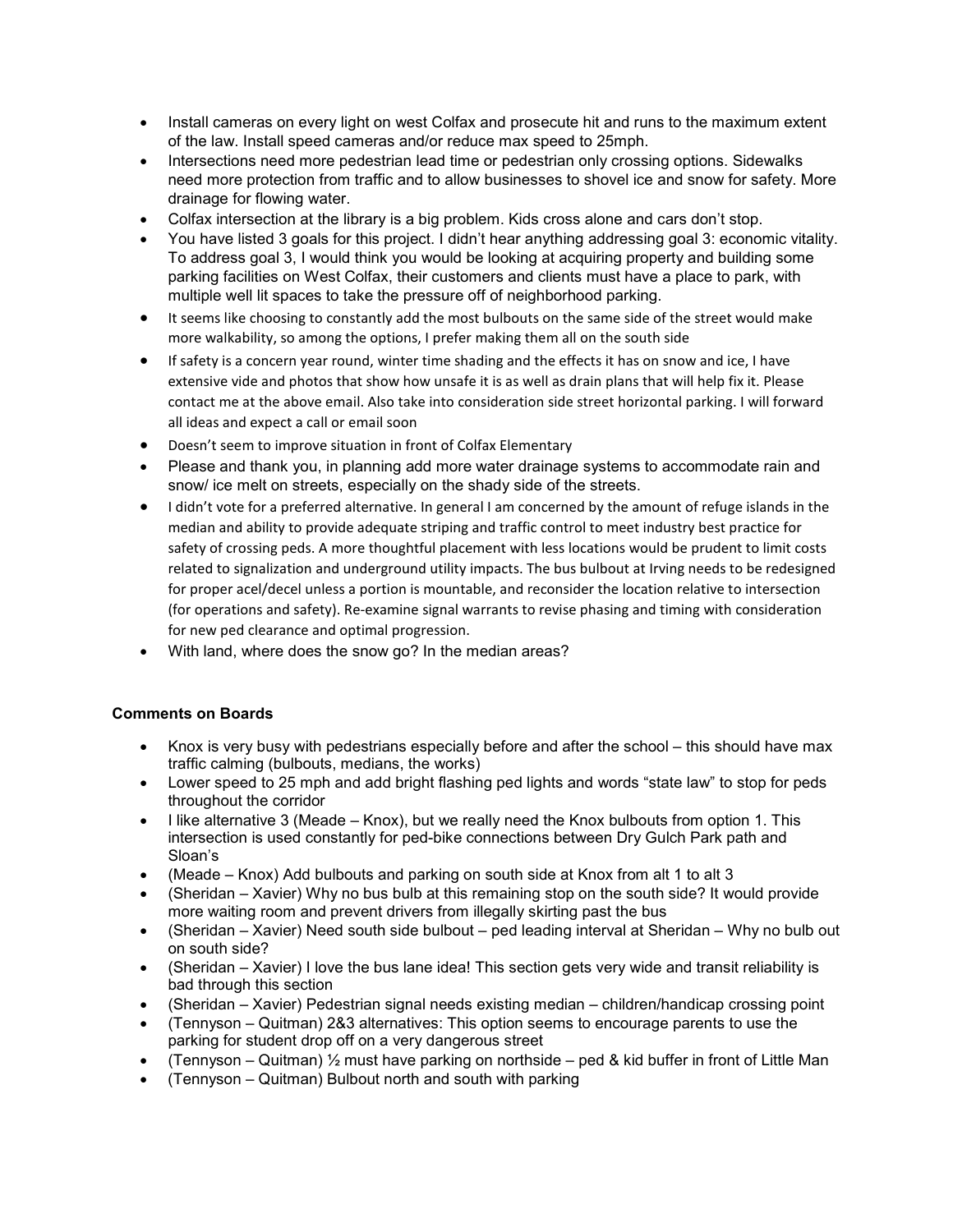# **Online Comments**

- Perry at Colfax is a treacherous crossing. I use it daily and have nearly been hit MANY times. Perry is a feeder street with lots of traffic, and drivers are so set on "making the light," that they forget to look for pedestrians. I'd like to see a raised crossing with a flashing pedestrian crossing sign like they have in Boulder.
- Any design needs vegetation: trees, xeriscaped plantings.
- Please don't block 2 lanes to turn left off of Colfax. People who live on Newton and Osceloa makes it hard access your own home easily.
- PLEASE PLEASE PLEASE work with RTD to move or add a nearside stop for the Westbound 16/16L on the east side of Sheridan. This is my bus stop and drivers are extremely reluctant to let passengers off on the east side of Sheridan since it is not an official stop. Not only are there two stops on Sheridan for the 51 (both north and south of Colfax), it's reduces the number of times pedestrians have to cross a dangerous intersection if their destination is east of Sheridan. When I am forced to get off on the west side of Sheridan, I have to cross the intersection twice, both times with cars turning right into the intersection when I'm crossing, with my back to them. I've almost been hit several times crossing this intersection because right-turning drivers do not pay attention to pedestrians, even when they have the walk signal. The bus is almost always stopped at the redlight at Sheridan/Colfax anyway. When exiting the bus on the east side of Sheridan, I can cross colfax facing cars that are turning right onto Colfax from northbound Sheridan, rather than with my back to cars southbound on Sheridan turning right onto West Colfax. Lastly, the official stop is right outside a pawn shop where drug dealers hang out, and is not a particularly pleasant place to get off the bus (people get stabbed and shot there). And for the love of god, please don't take away a traffic lane for parking. It really needs to be BUS ONLY. The signal timing at this intersection is such that the signals for traffic on Colfax are much shorter than the signals for Sheridan traffic, so it already takes the bus several cycles of the traffic signals to get through the intersection. Traffic is always back up at rush hour at this intersection. I feel like for anyone to even propose taking a traffic lane for parking has not really studied this intersection at all. There is not a huge demand for parking in this area. The car dealerships in this area are already using street parking for their inventory, we don't need to add additional parking to encourage that behavior.
- I've studied these alternatives for several minutes. There is no distinguishable difference between alternatives 2 and 3. So 2 or 3 are better than one. The pedestrian safety infrastructure should be on the north side of colfax. There are a lot more businesses on the north side of colfax (Alamo, Starbucks, Barfly, new ice cream shop, Little Man up the way, etc.) and peds are more likely to be on the north side of Colfax and crossing the north/south streets on that side of Colfax.
- Again there is no distinguishable difference between 1 and 2 (outside of 7 additional parking spaces at Meade). But either of those are preferable to 3. Did anyone QA/QC this before publishing this survey? It does not provide a lot of reassurance that the city is taking this project seriously.
- Question is badly written and does not highlight the differences between the three options, which are difficult to make out on a mobile device.
- There needs to be other alternatives, Bus only will slow traffic more.
- Question is badly written and does not highlight the differences between the three options, which are difficult to make out on a mobile device.
- Question is badly written and does not highlight the differences between the three options, which are difficult to make out on a mobile device.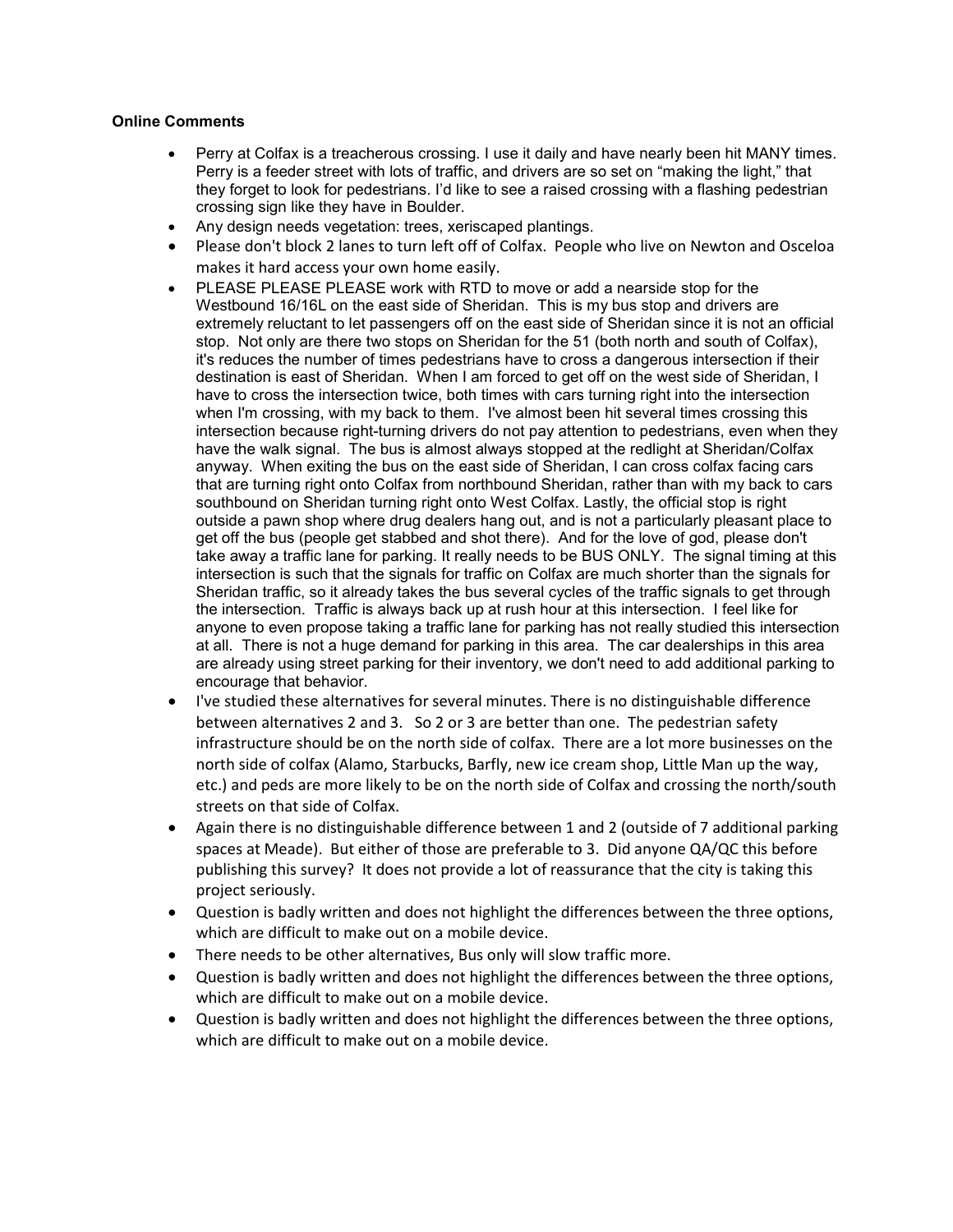#### **Meeting #2**

| <b>DATE:</b>     | Monday, September 23, 2019                               |
|------------------|----------------------------------------------------------|
| TIME:            | 5:30-7:00PM                                              |
| <b>LOCATION:</b> | Corky Gonzales Library, 1498 Irving St, Denver, CO 80204 |

# **Summary**

The City and County of Denver held a second public meeting to present the West Colfax Pedestrian and Transit Improvements Project. The meeting was open house format with various stations for attendees to talk with project team and view the preferred alternatives. A presentation was given, discussing the background of the project and next steps. Some attendees provided comments via sticky notes placed on the boards. A total of 28 people signed in, however there were around 35 attendees.

# **Attendees**

• # of Attendees: 35 participants

# **Public Meeting Proactive Outreach and Marketing**

- CCD distributed email blast to stakeholders
- CCD posted date on project website, NextDoor and press release
- 1,000 mailers were distributed

# **Comments (both written and verbal)**

# **Verbal Comments**

- There are too many medians. Concern that we will create a concrete jungle, are there other examples in the City (or somewhere else) that has this application? Concerned that all of the medians provide a straight line for speeding. Can the amount of medians be reduced?
- Can we provide vehicle turn access to street that Illegal Pete's is on?
- Dan Shah has asked for Streetscape in the medians as part of the project and others as well. He mentioned that the BID would maintain it
- There are maintenance issues that we need to run to the ground outside of this project; these are noted on sticky notes
- Eileen will follow up with Gerry on parking meter agreement with CDOT. And gain an understanding of how the CORRA process works.
- One person expressed support for median at Lowell, but had concerns about how people on bicycles aren't predictable
- Support for bicycle improvements on Irving Street
- Comments from Rabbi--- There is a synagogue on 14th and Wolff. Concern if left turns removed at Wynona. Could we move signals there and close access to Yates by median instead? Yates would be good because there are a lot of people that cross there. There is a senior center on this street and direct access to Sloan's Lake.
- If we are adding medians, it is important to look at stop signs on 14th street and having 4-way stops. Concern that more traffic may go on side streets and there are a lot of kids. Having stop signs would slow down traffic. Also, could we daylight the intersections there?
- Medians on Hampden—are there good examples of where there are businesses and left turn access removed?
- Need more education about making eye contact.
- Request to see project statement that guarantees funding.
- Request to move signals to Meade.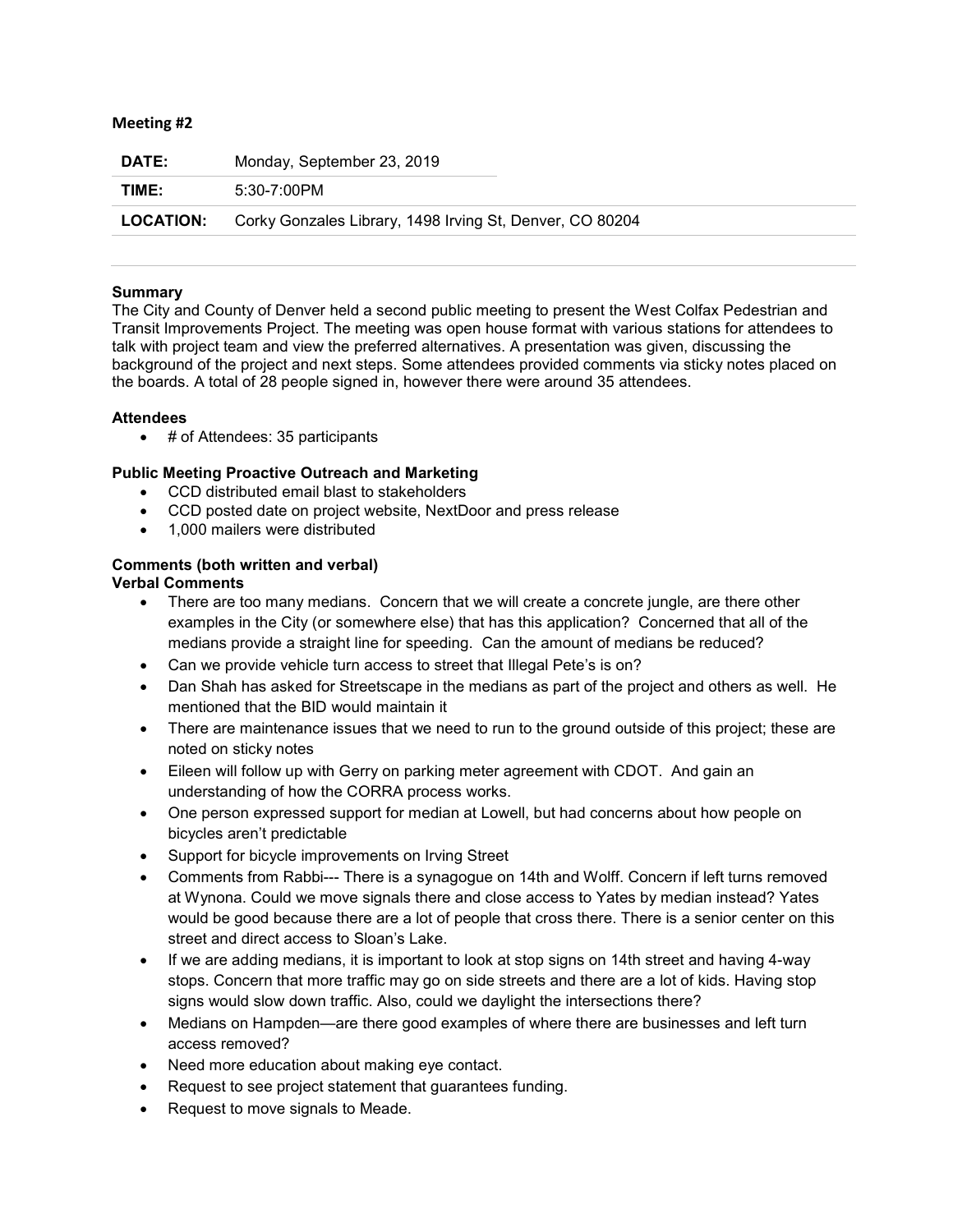- Community wants signal at Lowell. 1000 people will be moving to the area after apartments in the neighborhood redevelop.
- Going to Meade is too long over distance without being able to cross.
- Cars go too fast down Meade—they gun it across the street because they know if they miss the light they will have to wait a long time.
- Would like to see stops at 16th & Wolff
- Signal cycles too long. People get impatient and go across. Not enough time to the other intersections.
- Support for everything (people are scared to drive across street and in some cases it is easier to just drive).
- Get rid of median at Lowell and have bulb-out instead if possible.
- On Lowell there is a greater availability of On-Street parking that is easier to get to.
- 17th/ Federal Bike Lane just ends without a connection. No way to get across Federal.
- Excited for work to begin. U-turns are possible for people going into neighborhood.
- People have concerns about not allowing left turns at unsignalized intersections
- Comment about wanting more police enforcement of speeding
- Concerns about no traffic control at the median pedestrian crossings would like RRFBs
- Concerns about a single continuous barren median would like to have landscaping concerned that without landscaping the new medians might make the street feel more auto-oriented

# **Written Comments via Post-It Notes**

- People have concerns about not allowing left turns at un-signalized intersections
- Comment about wanting more police enforcement of speeding
- Concerns about no traffic control at the median pedestrian crossings would like RRFBs
- Concerns about a single continuous barren median would like to have landscaping concerned that without landscaping the new medians might make the street feel more auto-oriented

# **Comments on Boards**

- Proposed Design Benefits Board
	- o "Stops are still too close-to to four blocks!"
- Example Renderings
	- $\circ$  "Adding parking spaces is wrong. It's bad to encourage driving, and it's dangerous to open doors into 30 mph traffic. Put placards there or at least steel posts to "widen" the sidewalks."
	- o "Median needs landscaping or to be ready for it."
	- Colfax between Raleigh and Perry
		-
		- o "Lower speed limit to 25" "Corridor wide- 1) sidewalk repair 2) storm drains need help"
		- o "Protected bike lanes on bike box streets. (+1)"
- Colfax between Yates and Wolff
	- o "Consider adding landscaping to all hard surfaces- especially tress in medians"
- Colfax between Vrain and Tennyson
	- o "Do we need median here? Can it be removed? Access to pay?"
	- o "^disagree"
- Colfax between Perry and Newton
	- o "Drainage issue 7-11 to Osceola. How can we solve?"<br>○ "Osceola utilitv work -> spring 2019-> sidewalk-> what
	- "Osceola utility work -> spring 2019-> sidewalk-> what is the bond situation?"
	- o "Can we electrify? At the pedestrian crossing. (Osceola and Colfax)"
	- o "Flooding ice/ water (Colfax & Osceola). Curb parking treatment (Colfax & Osceola)"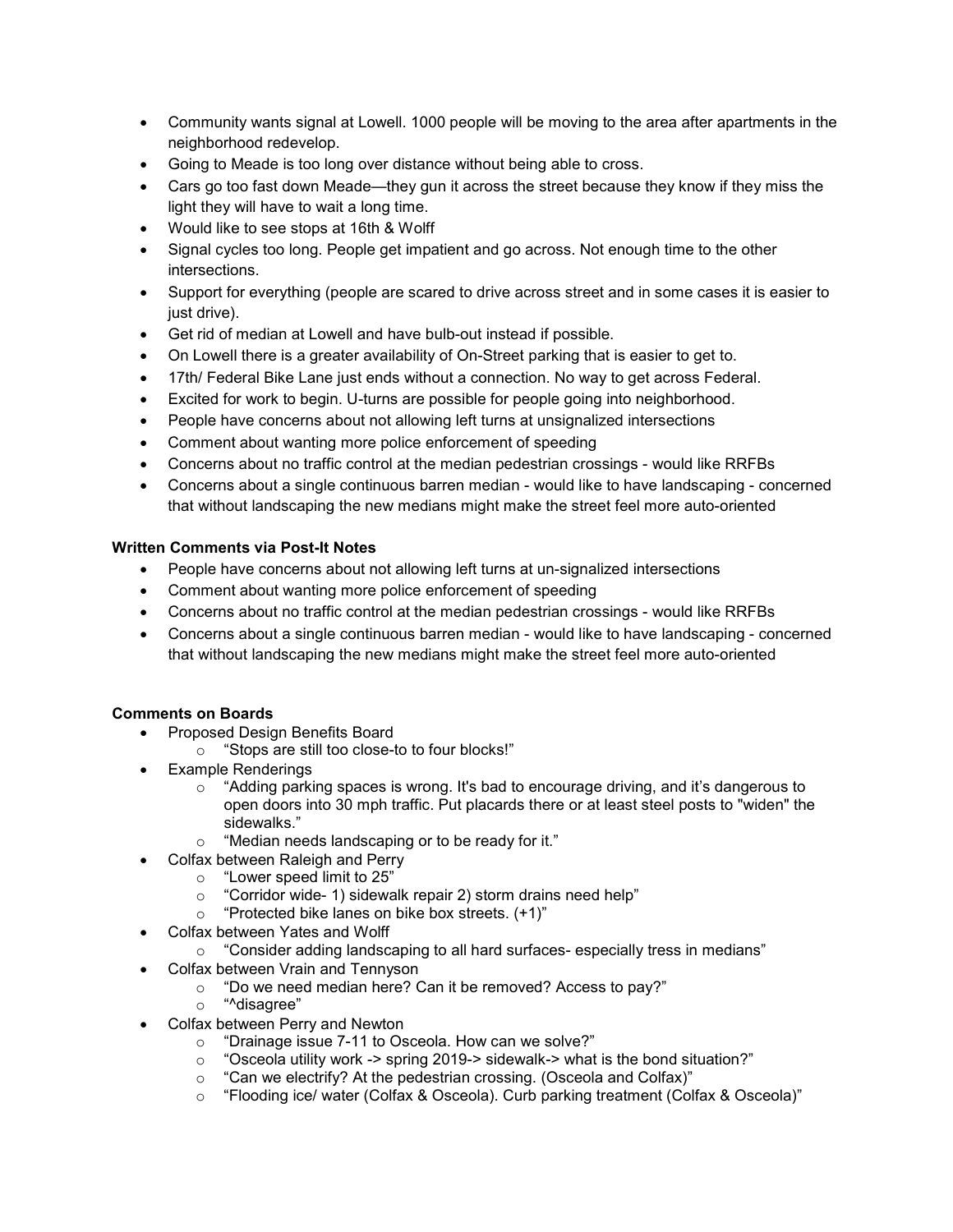- $\degree$  "Why does McDonalds need parking when they have a parking lot? (+2)"
- Colfax between Sheridan and Yates
	- o "Keep this one please ("stop to remain" on Zenobia and Colfax)"
	- o "Consider switching bus stop consolidation"
	- o "Place trees and landscaping on the medians/ pedestrian refuge"
- Colfax Between Newton and Lowell
	- o "Meade lower stress bicycle than route Lowell"
	- o "16 story building going in on Meade & 17th. The plan promises community members that traffic will be dispersed. Blocking Newton & Lowell sends 600-800 cards down Meade."
	- $\circ$  "Can we move the light to Lowell? Closer to SS & Brew Culture."<br>  $\circ$  "Church staff parking here takes up 1/3 of East side of street and
	- "Church staff parking here takes up 1/3 of East side of street and is almost never in use. Please get rid of this!"
	- o "Stop light here! (By Brew Culture Coffee)"
	- $\circ$  "I am constantly running across this street here! It is scary! The light at Meade is slow to change and short."
- Colfax Between Lowell and Knox
	- $\circ$  "This alley is high traffic because church parking access is via the alley"
	- o "Traffic on 14th is very slow because of the light at Knox. Worried that making this the only left turn will make it very slow."
- Colfax Between Knox and Irving
	- $\circ$  "Bike access at Knox? This street is kind of scary via bike and is the route to the light rail."
	- o "Yay for bike lanes! (Irving and Colfax)"
	- $\circ$  "This buffer needs bollards or armadillo humps. (Irving and Colfax)"<br> $\circ$  "This is the bike route to the bike path! (There is a path to the trail @
	- "This is the bike route to the bike path! (There is a path to the trail  $\omega$  Irving)"

#### **Online Comment Form**

- I like the design. I have a question/request about the Perry Street bike lane. Is the plan for it to go from Lakewood/Dry Gulch Park to Sloans Lake? if not, can this area be covered. It would connect the bike lane path to both the light rail and the existing bike lanes that lead to downtown and the mountains. There seem to be a lot of nice bike lanes being added but without connecting them to existing bike lanes, so using them can be perilous in the areas where there are gaps.
- My concerns center around changes to the medians as proposed in order to allow for a safe, functioning arterial in the context of vibrant neighborhood and business district. First, less continuous linear feet such as shown on the Eastern section of the plan area, so that people can continue to access their houses and businesses. I am just as concerned that with long stretches of medians, drivers are less likely to expect pedestrians crossing (even though that is sure to occur) and therefore feel they have license to speed. Improvement from bare concrete with landscaping in order to create the feel of a place rather than a highway while also creating friction for drivers. Similar to the concern expressed in the first point, creating an environment with barren medians could be likely to exacerbate rather than ameliorate pedestrian safety by creating a highway like atmosphere that encourages speeding with no regard to potential pedestrian crossings. Finally, RFBs. I realize this presents a policy issue, but they would address a number of people's concerns about safe crossings that the medians would facilitate and are likely to happen. They could do much to change the feel of Colfax to a place that can work within a neighborhood context with only minimal disruption to traffic flow. We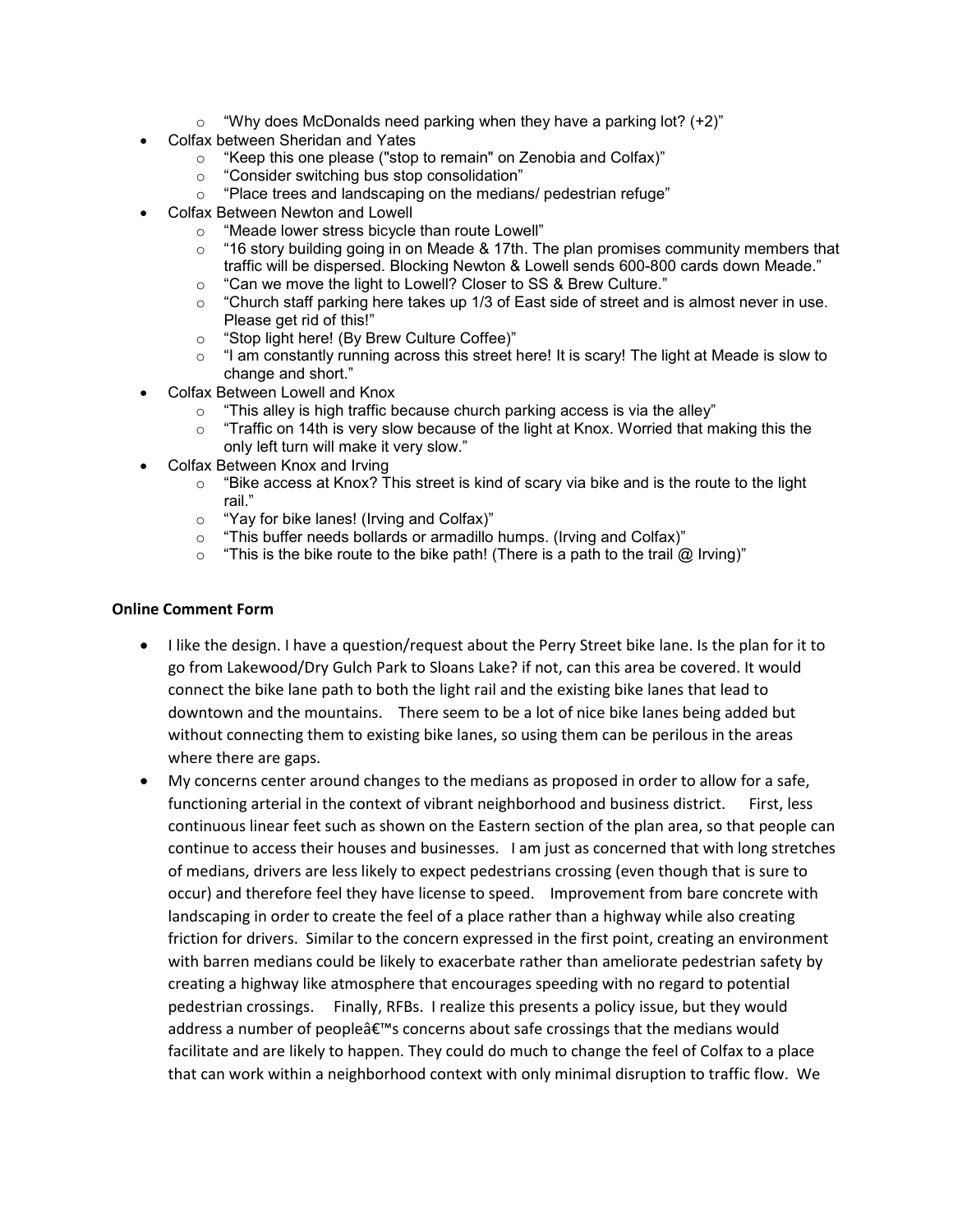are looking into raising the issue at a policy level using Boulder as one precedent for their implementation on highly trafficked streets.

- Honestly, I love it. Just a few things that I would tweak to make it perfect. 1st being the almost emergency need to add a storm drain port in the alley way between 7/11 and the Roselady Bail bonds. I've expressed the urgency for this in detail so hopefully this takes presidence before anything is done. 2nd, I am a little concerned about the need for such a wide medium on this portion of Colfax (Perry to Newton only). If it were limited to only 3-5ft in width we could still have parking on both sides of the street. We have several businesses that absolutly need as much as we can get. So please please take it into consideration. Safety is important, so the least amount of people we have crossing the street the better. However, now that, I am greatful that the parking/splash barrier has been established and is in the works. This is so important So if it's not feasible to have parking on both sides. I do understand. This is an extreme safety issue, so this does have to happen regardless. The 3rd and final comment/request would be to prioritize the space directly in front of my store. Or the section between Perry and newton. The recent snowfall has proven my concern and I've had enormous issues with cars and trucks splashing not only the pedestrians but the windows and sidewalk coating it ever few minutes with a freah coat of slush and ice. Creating an extreme hazard. I believe that even a temporary barricade would absolutely do the trick until a more permanent solution can be implimented. Even if only for the winter months. Last year the construction on Colfax lasted several months and didnt seem to effect traffic what so ever, so theres no reason we couldn't make this happen for the safety of our citizen's. Not only that it would be an excellent way to test how well this would perform. Anyway, anything you can do to make it happen would be greatly appreciated and thank you all for your hard work. I know ya'll put a lot of hours and thought into this and have had to put up with a lot of opposition. So just know their are those of us who are excited to see the positive changes and are looking forward to reaping the fruits of your labor. Even though it will be a mess for traffic untill it's complete. Thank you.
- I like the changes which seem to be very transit and pedestrian friendly.
- In general... medians without trees are horrible, and a wasted opportunity. Why are we still prioritizing cars? People over cars. Please.
- I have attended a # of meetings in person and am very surprised by these designs. The goal is/was to improve multiple modes of getting around (pedestrian, bike, etc.) and improve the viability of businesses along the corridor to improve the services they provide to the neighborhood and incentivize them to invest along the lines of main street zoning, etc. These plans look like they are designed to help cars go uninterrupted through the area. Giant medians and limited left turns in lieu of on street parking and bulb outs. The idea that you would encourage people to cross the street at uncontrolled intersections b/c of refuge islands seems crazy. It's like instead of reading the city's West Colfax Plan and listening to everybody at the meetings, the city handed the whole thing off to CDOT to maximize traffic flow through the area. Ugh. Please revisit this or just leave it as it is. This seems like a waste of tax payer \$ for no real benefit to the neighborhood.
- Overall I think it is too much infrastructure for the corridor. The last round of designs places too many barriers and restricts too many intersections to effectively balance pedestrians with commuter traffic. My preference would be to see some successful examples of where this works or were a variation of these designs work. There has been some backtracking of these designs